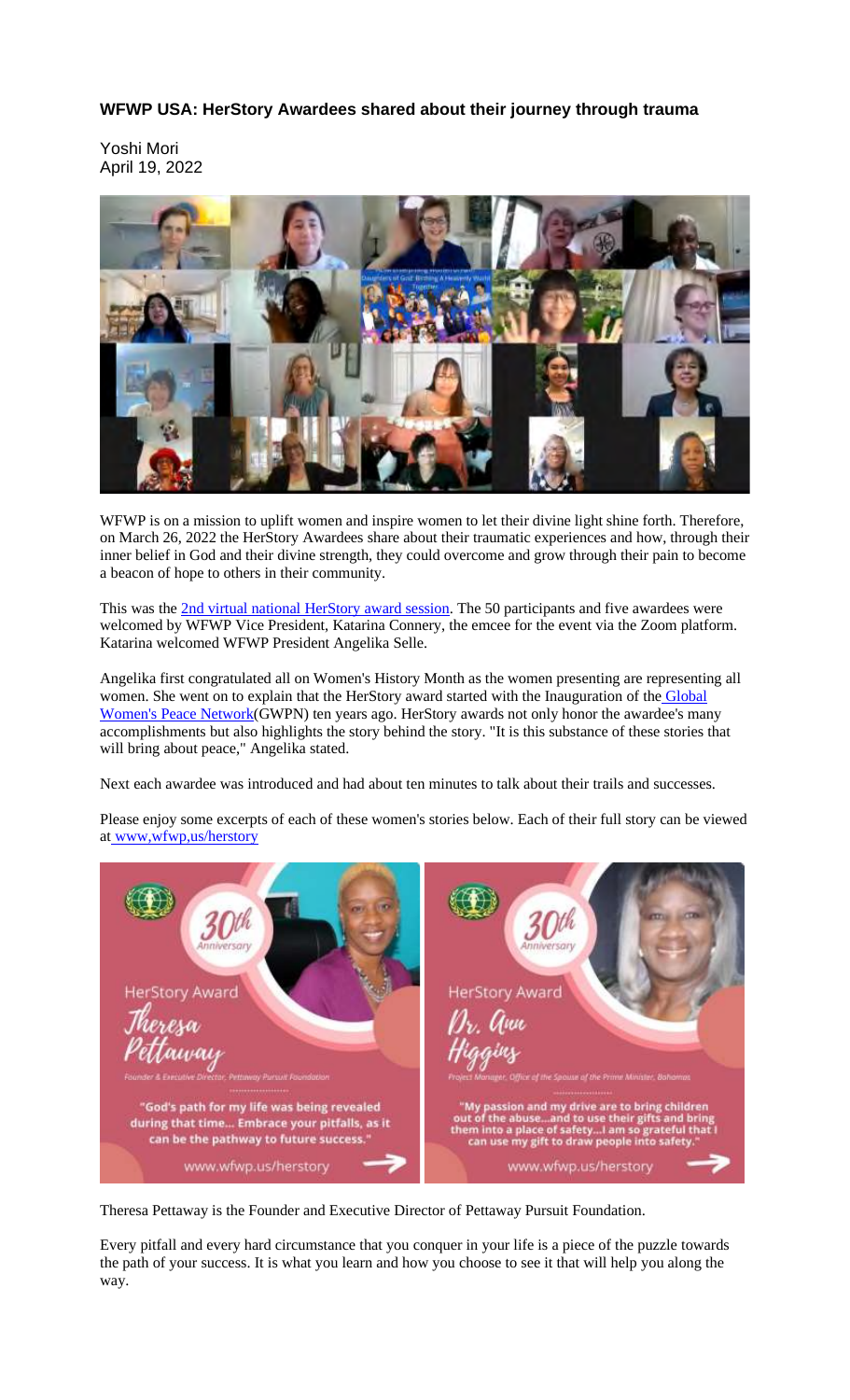At the age of 15, I gave birth to a micro preemie at 1 pound 9 oz. She was in the NICU for four months. After she came home I had to care for myself while also having to revive my baby. The stress of being a new mother and having my daughter's life at risk was too much for me that I attempted suicide.

Years later, I had two more high risk pregnancies, and the stress from these experiences have a life-long effect.

Having faith in God and support is key during these sensitive periods. This support, I never received. These dramatic experiences demonstrate a clear lack of support for women, especially women of color, during their pregnancy and throughout their material health experience. The system in the U.S. fails us at times. God's path for my life was being revealed at that time. Through those experiences in the pitfall, I was able to birth Pettaway Pursuit Foundation. Where we promote community awareness, education, information to for families with high risk pregnancies, and proper care for premature infants. We serve the community with food insecurities. We do all kinds of things to make sure the families thrive in our communities.

Again, I want to emphasize "embrace your pitfalls, as it can be the pathway to future success."

To learn more and to donate to help mothers to be in need of support visit: pettawaypursuitfoundation,org/donate

Dr. Ann Higgins is a Co- Pastor of Creative Christian Arts Ministries International, and President of the World Dance Council UNESCO-Nassau Bahamas Section. She is a dancer, choreographer, author and producer. She has been working in the area of the performing arts for over 50 years.

Thirty six years ago I began using my gifts for the Lord. Before the day I gave my life to Christ I was a topless dancer at the Casino. I drank, did drugs: that was part of my life, part of my past. At 13 my parents separated. My father was abusive. At 16, I began dating older men longing for the daddy that was never there.

The day I received the Lord into my heart, my eyes were opened and I could not go back to the life I had lived. I began to use music and dance to worship God.

I wanted to teach children to worship the Lord. My passion and my drive is to bring children out of abuse and drugs. I can now use my gifts to draw people to safety.

| <b>HerStory Award</b>                                                                                                                                                                                                                                                  | <b>HerStory Award</b>                                                                                                                                                                                                                                                                                                   |
|------------------------------------------------------------------------------------------------------------------------------------------------------------------------------------------------------------------------------------------------------------------------|-------------------------------------------------------------------------------------------------------------------------------------------------------------------------------------------------------------------------------------------------------------------------------------------------------------------------|
| Jennifer<br>Gavnmons-Mujica                                                                                                                                                                                                                                            | Julia<br>Nueller                                                                                                                                                                                                                                                                                                        |
| Founder, Former Jen Organist<br>-------------------<br>"True health, and overall well-being and<br>happiness, is on many levels--it's emotional,<br>it's physical, it's mental, and it's spiritual<br>healthHonor your health on every level."<br>www.wfwp.us/herstory | Choical Hypnotherapist, Muster Trainer in Hypnotherapy, & Author-<br><br>"I learned that trauma can affect you on so<br>many deep levels-in everything you do, in the<br>way you behave, and the way you think. It's<br>imperative that we learn we need that healing<br>and we search for it."<br>www.wfwp.us/herstory |

Jennifer Gammons-Mujica is a natural born teacher, certified Agriscaping Educator helping homeowners plant elegant and edible landscapes, and Founder of Living Well Organic.

Six months into my first year of college I became majorly depressed. I realized that health is on many levels. Spiritual, physical, mental, and emotional. I began to learn about self-love and self-worth. Sometimes we see success as having a lucrative career. Although money is important it should not be the basis of self-worth. I define success as a wonderful evening with my family or cooking an enjoyable meal.

At the age of 40, I suddenly began to have bizarre health challenges. I got lost at the grocery store and felt very tired. It began to affect my family and career. After a year I was diagnosed with a large brain aneurysm that luckily was not ruptured.